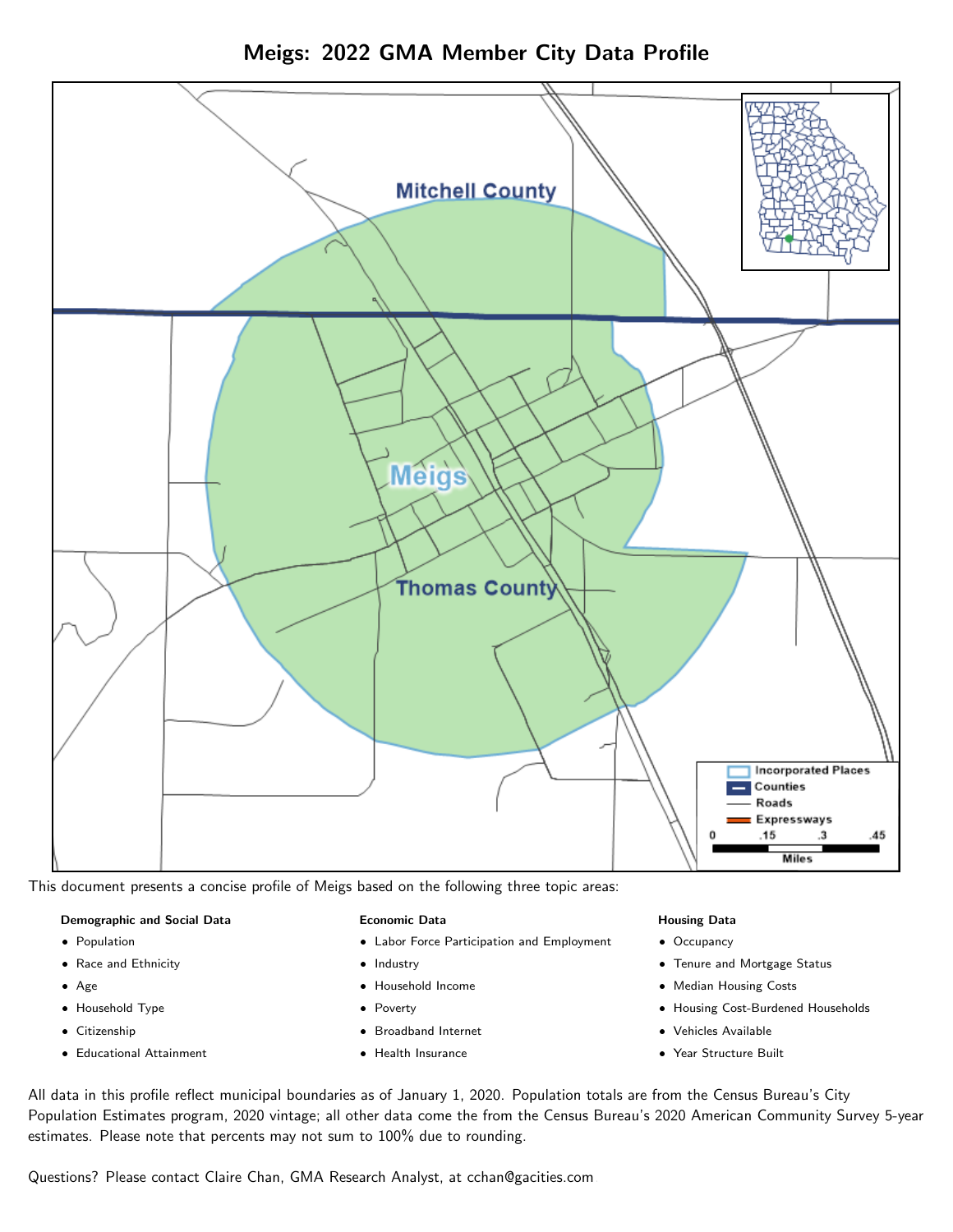# Meigs: Demographic and Social





**Citizenship** 



Source: American Community Survey, 2020 5-year estimates, table B05002 Source: American Community Survey, 2020 5-year estimates, table B15002

Race and Ethnicity



Source: U.S. Census Bureau, City Population Estimates, 2020 vintage Source: American Community Survey, 2020 5-year estimates, table B03002

## Household Type



Source: American Community Survey, 2020 5-year estimates, table B01001 Source: American Community Survey, 2020 5-year estimates, table B11001

### Educational Attainment



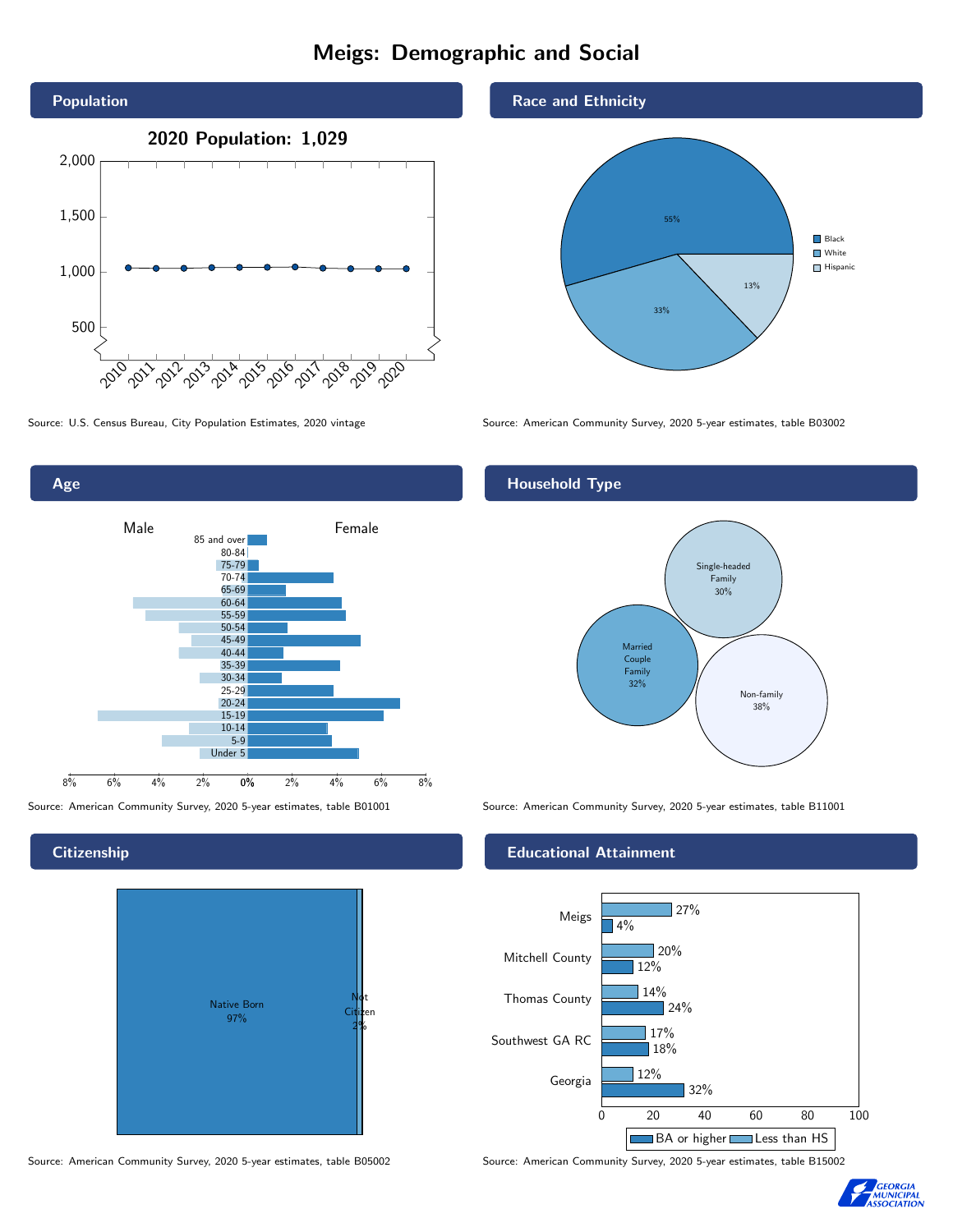# Meigs: Economic



Source: American Community Survey, 2020 5-year estimates, table B23001 Note: Unemployment rate is based upon the civilian labor force.

### Industry

| $7\%$ |
|-------|
| 4%    |
| 14%   |
| 5%    |
| 11%   |
| 6%    |
| $0\%$ |
| 3%    |
| 3%    |
| 32%   |
| 6%    |
|       |
| 6%    |
| 4%    |
|       |

Source: American Community Survey, 2020 5-year estimates, table C24030



Source: American Community Survey, 2020 5-year estimates, tables B19013 and B19025 Source: American Community Survey, 2020 5-year estimates, table B17010

Broadband Internet No 38% Yes 62% 0 20 40 60 80 100

Georgia

Southwest GA RC

Thomas County

Mitchell County

Meigs

14%

23%

 $120%$ 

26%

31%

36%

 $140%$ 

Total Population Children

33%

18%

 $\sqrt{23\%}$ 

### Health Insurance



Source: American Community Survey, 2020 5-year estimates, table B28002 Source: American Community Survey, 2020 5-year estimates, table B18135



## **Poverty**